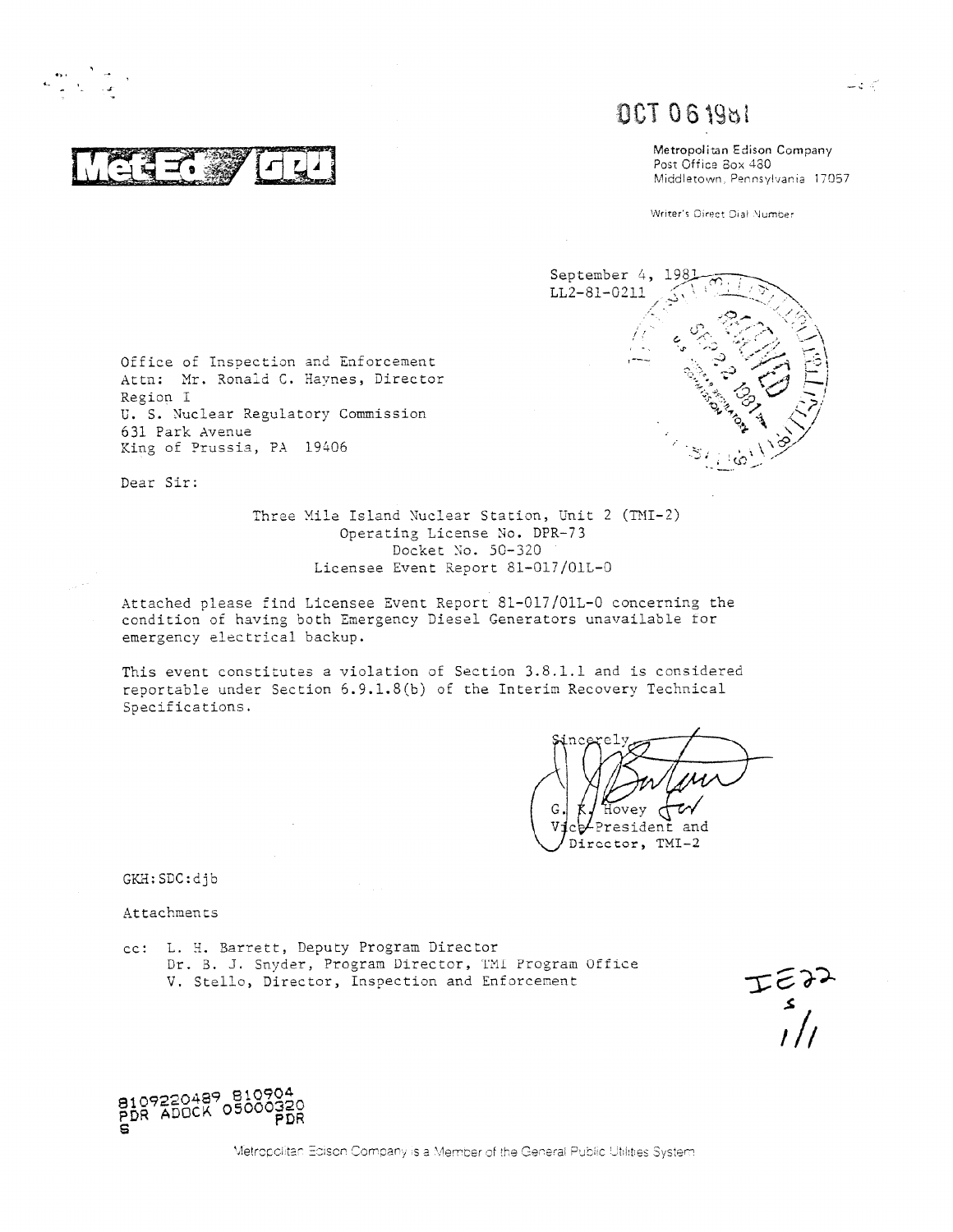| <b>SC FORM 366'</b><br>$7-77$ | LICENSEE EVENT REPORT                                                                                                                                                                                                                       | U.S. NUCLEAR REGULATORY COMMISSION<br>Attachment 1                                                    |
|-------------------------------|---------------------------------------------------------------------------------------------------------------------------------------------------------------------------------------------------------------------------------------------|-------------------------------------------------------------------------------------------------------|
|                               | CONTROL BLOCK:<br>(1)                                                                                                                                                                                                                       | LL2-81-0211<br>(PLEASE PRINT OR TYPE ALL REQUIRED INFORMATION)                                        |
|                               | 0   0<br>$\circ$<br>$\overline{O}$<br>$\begin{array}{c} 0 \\ 0 \end{array}$<br>0<br>$\left(3\right)$                                                                                                                                        |                                                                                                       |
| CON'T                         | $L(\mathfrak{s})$                                                                                                                                                                                                                           | ( ၁ )                                                                                                 |
| $0 \mid 2$                    | EVENT DESCRIPTION AND PROBABLE CONSEQUENCES (10)<br>While Emergency Diesel Generator (EDG) DF-X-1A ("A") was removed from service for main-                                                                                                 |                                                                                                       |
| $\boxed{0}$ $\boxed{3}$       | tenance, EDG "B" was being verified as operable once every 12 hours per Tech. Specs.                                                                                                                                                        |                                                                                                       |
| 0   1                         | At 0905 hours on August 5, 1981, it was discovered that the "B" EDG was not returned                                                                                                                                                        |                                                                                                       |
| $0$ $\sqrt{5}$                | to emergency standby status after the last operability verification at 0151 hours.                                                                                                                                                          |                                                                                                       |
| $0 \mid 6$                    | Therefore, the "B" EDG was unavailable for emergency electrical backup for 7 hours.                                                                                                                                                         |                                                                                                       |
| $Q$ $7$                       | This LER is similar in nature to 80-34, 81-02, and 81-15. This event had no effect                                                                                                                                                          |                                                                                                       |
| 0  8<br>8.                    | on the plant, its operation, or the health and safety of the public.<br>-9                                                                                                                                                                  | sc                                                                                                    |
| 9                             | SYSTEM<br>CAUSE<br>CAUSE<br>COMPONENT CODE<br>CODE<br><b>SUBCOO</b><br>anns.<br>(14<br>(13)<br>(12)<br>E<br>G<br>T<br>N<br>N<br>$\mathbf{A}$                                                                                                | COMP<br>VALVE<br><b>SUBCODE</b><br><b>SUBCODE</b><br>(15<br>(16)<br>Ζ<br>Z                            |
|                               | OCCURRENCE<br><b>SEQUENTIAL</b><br>CODE<br>REPORT NO.<br>EVENT YEAR<br>್ಕಾ ಕಲ<br>agegar<br>$\Omega$<br>28                                                                                                                                   | <b>REVISION</b><br>REPORT<br><b>TYPE</b><br>NO.<br>$\Omega$<br>32                                     |
|                               | ATTACHMENT<br>ACTION FUTURE<br>TAKEN ACTION<br>EFFECT<br>ON PLANT<br>SHUTOOWN<br>METHOO<br>(22)<br><b>HOURS</b><br>$\circ$<br>0<br>0<br>z<br>Y<br>(21)<br>(23)<br>(20)<br>[19]<br>13<br>40<br>CAUSE DESCRIPTION AND CORRECTIVE ACTIONS (27) | NPRO-4<br>FORM SUB.<br>PRIME COMP.<br>SUPPLIER<br>COMPONENT<br>MANUFACTURER<br>$^{(25)}$<br>(24)<br>A |
| $\circ$                       | This event was the result of the operators failure to completely follow the procedure                                                                                                                                                       |                                                                                                       |
|                               | by not returning the "B" EDG to emergency standby status. The "B" EDG was immediately                                                                                                                                                       |                                                                                                       |
| $\overline{2}$                | returned to emergency standby status.                                                                                                                                                                                                       | The operator was counselled on the necessity                                                          |
| 3                             | of following procedures closely and completely.                                                                                                                                                                                             |                                                                                                       |
| 4<br>8                        | -9                                                                                                                                                                                                                                          | 80                                                                                                    |
| 5.                            | METHOD OF<br>FACILITY<br>STATUS<br>(30)<br>OTHER STATUS<br><b>DISCOVERY</b><br>% POWER<br>0 I<br>29 Recovery MOde<br>01<br>0<br>(31) Operator Observation<br>Χ<br>А<br>(28<br>44<br>45<br>46<br>13                                          | (32)<br>DISCOVERY DESCRIPTION<br>80                                                                   |
| 6<br>з                        | CONTENT<br><b>ACTIVITY</b><br>AMOUNT OF ACTIVITY (35)<br>RELEASED OF RELEASE<br>N/A<br>Z<br>Z<br>33<br>45<br>10<br>44<br>9<br>11                                                                                                            | LOCATION OF RELEASE (36)<br>N/A<br>30                                                                 |
| 7<br>8                        | PERSONNEL EXPOSURES<br>DESCRIPTION (39)<br>TYPE<br><b>NUMBER</b><br>$^{(1)}$<br>0<br>0<br>38<br>13<br>Э<br>11<br>12                                                                                                                         | N/A<br>30                                                                                             |
|                               | PERSONNEL INJURIES<br>DESCRIPTION <sup>(41)</sup><br>NUMBER<br>0.<br>0<br>0<br>N/A<br>$40^{\circ}$                                                                                                                                          |                                                                                                       |
|                               | -12<br>9<br>$\overline{11}$<br>LOSS OF OR DAMAGE TO FACILITY (43)<br><b>DESCRIPTION</b><br><b>TYPE</b>                                                                                                                                      | 80                                                                                                    |
| 9.                            | z<br>N/A<br>(42)<br>8109220493 810904<br>10<br>PDR ADOCK 05000320<br>PUBLICITY<br>s                                                                                                                                                         | 80<br>NRC USE ONLY                                                                                    |
|                               | DESCRIPTION (45)<br>PDR<br>ISSUED.<br> (44)<br>N/A<br>Э<br>10                                                                                                                                                                               | $\tilde{\mathcal{L}}$<br>68<br>69<br>$30 - 5$                                                         |
|                               | Steven D. Chaplin<br>NAME OF PREPARER                                                                                                                                                                                                       | o de<br>$(717)$ 948-8461<br>PHONE:                                                                    |